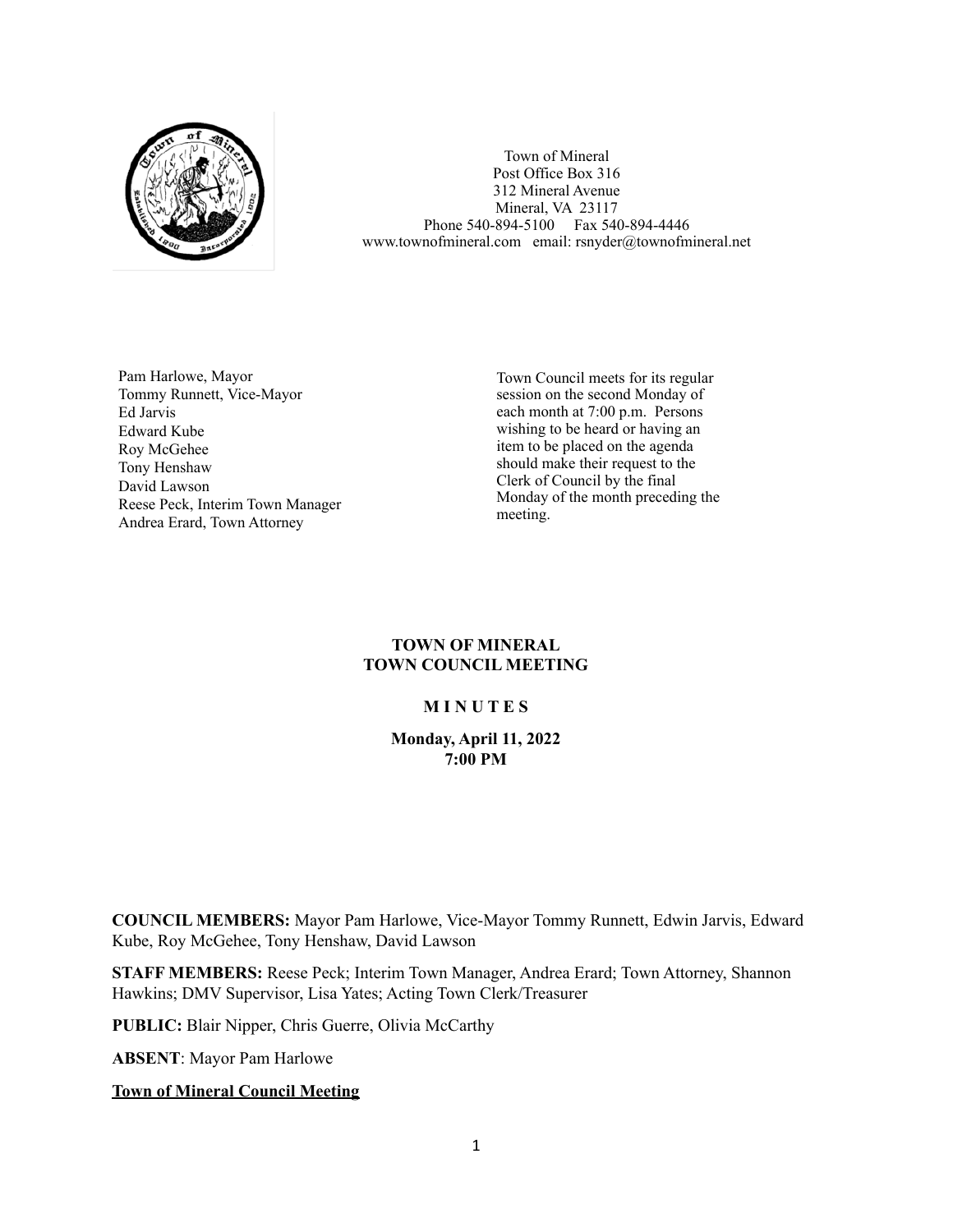Vice-Mayor Tommy Runnett called the meeting to order with the Pledge of Allegiance.

Vice-Mayor Tommy Runnett opened the floor to public comments.

## **Motion was made by Councilman Edwin Jarvis to amend the agenda and move the closed session after the Public Hearings seconded by Councilman Tony Henshaw motion passed (5-1-0).**

| Tommy Runnett – yes   | <b>Tony Henshaw - yes</b> |
|-----------------------|---------------------------|
| <b>Ed Jarvis- yes</b> | David Lawson - no         |
| <b>Ed Kube-yes</b>    | Roy McGehee – yes         |

## **Public Hearing-November Election Ordinances**

The Town Attorney reported that at the 2021 session of the general assembly a law was passed that all municipalities move to an election cycle starting with November 2022 it is a required ordinance.

Opened Public Hearing

Chris Guerre of 80 Saint Cecilia Avenue explained his concerns that regarding election he would like to see council to take opportunity to add scattering terms and that there are very few towns that have a full council operating equally at the same time for four years. He mentioned that the town still has an ordinance on the books regarding the town elections and that the town elections are to take place at the town office.

Blair Nipper of 301 West Fourth Street, began her public comments by agreeing with Chris Guerre on the staggering of the election of town council members.

Closed Public Hearing

Councilman Edwin Jarvis said he always thought staggering was good but as was just brought up it is kind of late in the game to do this year, but whomever is on Council in November it could be addressed for the next time. Roy McGehee is concerned about the turnout numbers if polling place is at the Town Office. Councilman Tony Henshaw stated his concerns about staggering and there would not be enough people interested on being on council. Councilman Ed Kube commented that he thought the staggering of council would be a good idea and best to be done at the same location as the general election.

**Motion was made by Councilman Ed Kube to pass the Ordinance 2022-01 An Ordinance Providing For The Election Of The Mayor And Town Council Members At The November General Election Date Of Even-Numbered Years With The First Such Election Occurring In 2022, seconded by Councilman Edwin Jarvis. Motion passed with a unanimous vote.** 

| <b>Tommy Runnett</b> – yes | <b>Roy McGehee - yes</b>  |
|----------------------------|---------------------------|
| <b>Ed Jarvis- yes</b>      | <b>Tony Henshaw - yes</b> |
| <b>Ed Kube-yes</b>         | David Lawson – yes        |

Open public hearing

## **Public Hearing-Ordinance 2022-02 Planning Commission**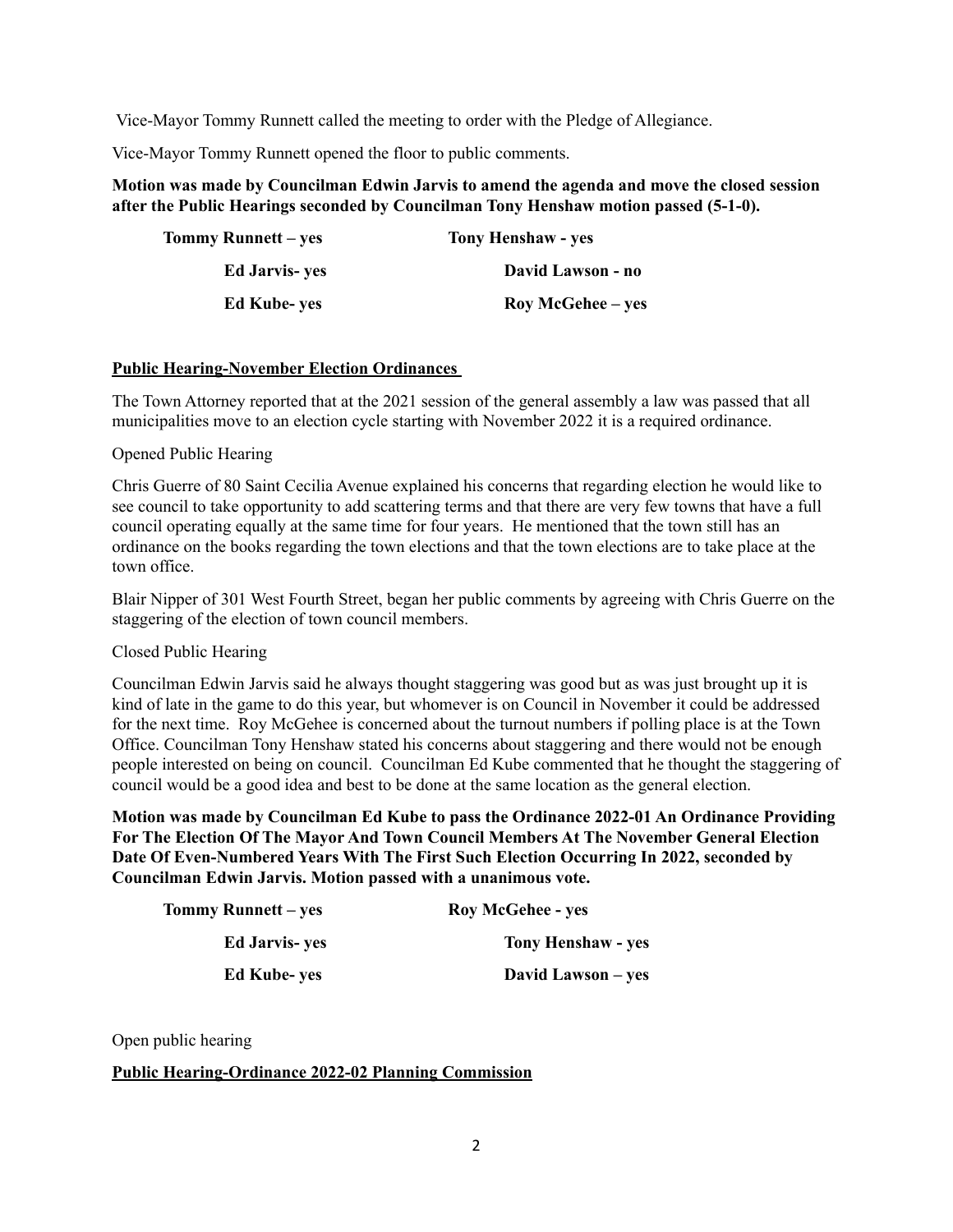Town Attorney gave a brief introduction that Mr. Snyder requested ordinance 2022-02 which reduces the number of the Planning Commission from seven to five.

Chris Guerre of 80 Saint Cecilia Avenue reported that he has not seen on the website a notice of when and where the Planning Commission meets.

Olivia McCarthy of 201 West Third Street questioned why the Planning Commission is going from seven to five members. The Town Attorney reported the Planning Commission had not been able to get a quorum together with seven members so they were hoping when they reduce to five members, they will get a quorum.

**Motion was made by Councilman Edwin Jarvis to pass the Ordinance 2022-02 Adds To The Mineral Town Code, Part 1: "Administrative Legislation, Chapter 106, "Planning Commission," Sec. 106-1, "Planning Commission" Which Contains General Requirements For Operation Of The Mineral Planning Commission And Reduces The Number Of Members Of The Planning Commission From Seven To Five, seconded by Councilman Tony Henshaw. Motion passed with a unanimous vote.** 

| Tommy Runnett – yes   | <b>Roy McGehee - yes</b>  |
|-----------------------|---------------------------|
| <b>Ed Jarvis- ves</b> | <b>Tony Henshaw - yes</b> |
| <b>Ed Kube- ves</b>   | David Lawson – yes        |

## **Public Comments**

Olivia McCarthy of 201 West Third Street commented she was having difficulty with website and receiving the agenda and things like that. She has been getting her water bill very sporadically and last couple of months hadn't gotten any bills at all and is concerned about accruing a large bill and that was not her intention.

Chris Guerre of 80 Saint Cecilia Avenue spoke regarding the town ordinances provide that the Budget and Finance Committee are to present a budget, but he didn't see it on the agenda, or a notice of this meeting posted on the website three days prior to meeting. Notices should be posted 1st website, 2nd public location 3<sup>rd</sup> office of the clerk. He also commented on FOIA laws in general in regard to going into closed session.

Blair Nipper of 301 West Fourth Street has noticed that we have not had any budget financial report for six months, she passed out an example of what the City of Louisa budget report looks like. In the future she would like to see more than just the bills the Town is paying.

Olivia McCarthy of 201 West Third Street commented she did not receive her personal property tax bill until March 30, 2022.

Shannon Hawkins of 2868 Owens Creek Road addressed the Council and stated that she was informed that Reese Peck was resigning. She stated that she thrives in a work environment with structure which Mr. Peck has worked diligently to provide us. We are in this situation due to a toxic workplace. Last week Pam Harlowe indirectly called Reese Peck a jackass in front of her and a client.

**Motion was made by Councilman Jarvis seconded by Councilman Henshaw to go into closed session 2.2-37-11(A)(1) for the discussion or consideration of the resignation of the interim Town Manager, the performance and compensation of the DMV Manager the hiring of the Town Manager and the hiring of the acting Clerk/Treasurer, also pursuant to VA code 2.2-311(A)(8) for**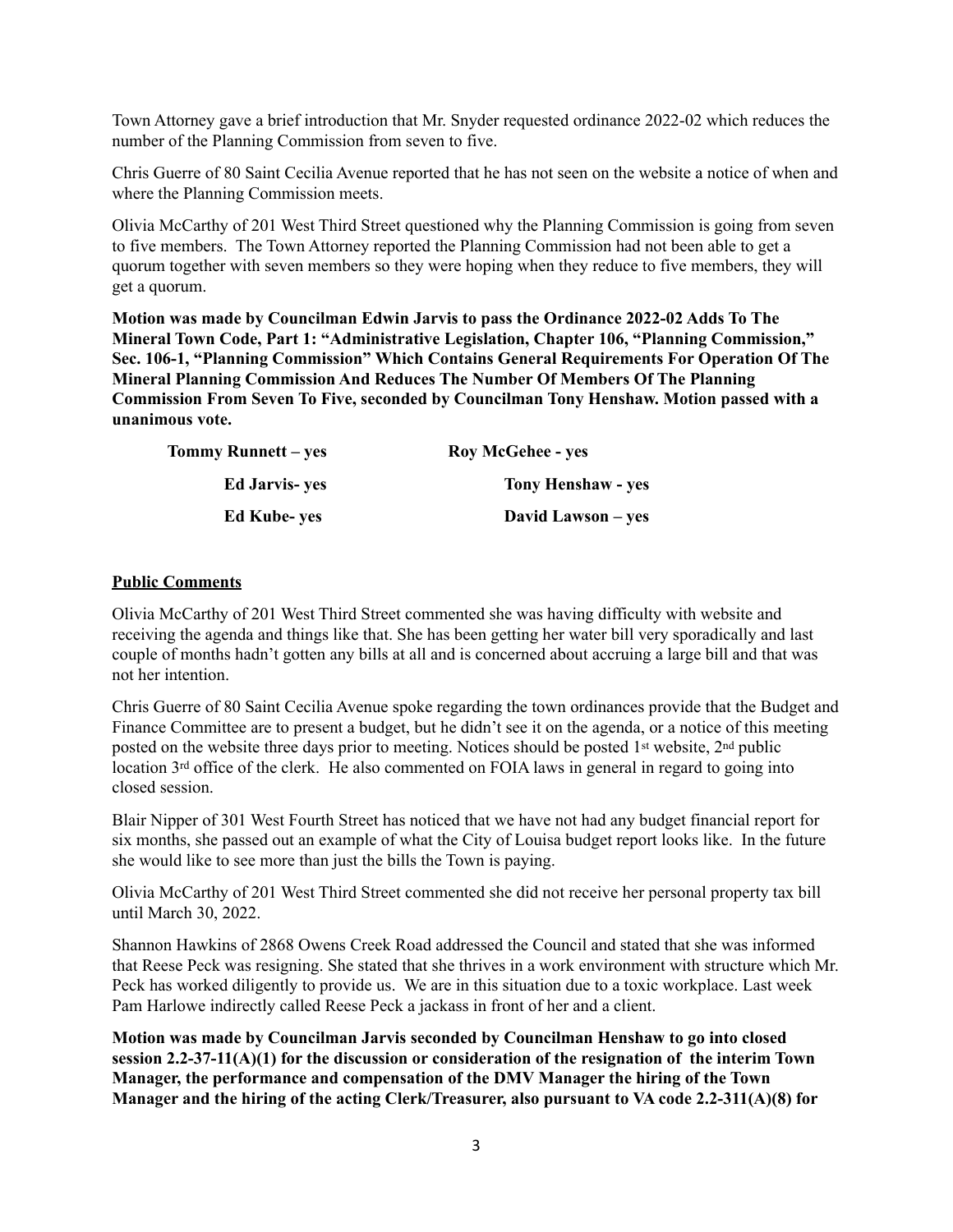**consultation with legal counsel regarding two specific matters requiring the provision of legal advice, requirements of Virginia Freedom of Information Act, requirements and mandates regarding VRS Retirement System as well as specific locality requirements for record keeping.** 

| Tommy Runnett – yes   | <b>Roy McGehee - yes</b>  |
|-----------------------|---------------------------|
| <b>Ed Jarvis- yes</b> | <b>Tony Henshaw - yes</b> |
| <b>Ed Kube-yes</b>    | David Lawson - yes        |

**Go back into open session**

**Motion was made by Councilman Lawson to reconvene and certify that only the matters identified in the motion to go into closed meeting were heard, discussed or considered. Seconded by Councilman Jarvis. Motion was passed with a unanimous vote.** 

| <b>Roy McGehee - yes</b>  | Tommy Runnett – yes   |
|---------------------------|-----------------------|
| <b>Tony Henshaw - yes</b> | <b>Ed Jarvis- yes</b> |
| David Lawson – yes        | <b>Ed Kube-yes</b>    |

**Motion was made by Councilman Jarvis to approve the salary increase for the DMV supervisor of 10% and amend the job description seconded by Councilman Henshaw motion passed with a unanimous vote.** 

| <b>Roy McGehee - yes</b>  | <b>Tommy Runnett</b> – ves |
|---------------------------|----------------------------|
| <b>Tony Henshaw - yes</b> | <b>Ed Jarvis- yes</b>      |
| David Lawson – yes        | <b>Ed Kube- ves</b>        |

**Motion was made by Councilman Jarvis to accept the resignation of the interim Town Manager with regret, seconded by Councilman Lawson Motion passed with a unanimous vote.** 

| Tommy Runnett – yes   | <b>Roy McGehee - yes</b>  |
|-----------------------|---------------------------|
| <b>Ed Jarvis- yes</b> | <b>Tony Henshaw - yes</b> |
| <b>Ed Kube- yes</b>   | David Lawson - yes        |

**Motion was made by Councilman Jarvis to authorize the Town Attorney to notify the state police in regard to missing records and to request an investigation, seconded by Councilman Lawson Motion passed with a unanimous vote.**

| Tommy Runnett – yes   | <b>Roy McGehee - yes</b>  |
|-----------------------|---------------------------|
| <b>Ed Jarvis- yes</b> | <b>Tony Henshaw - yes</b> |
| <b>Ed Kube-yes</b>    | David Lawson - yes        |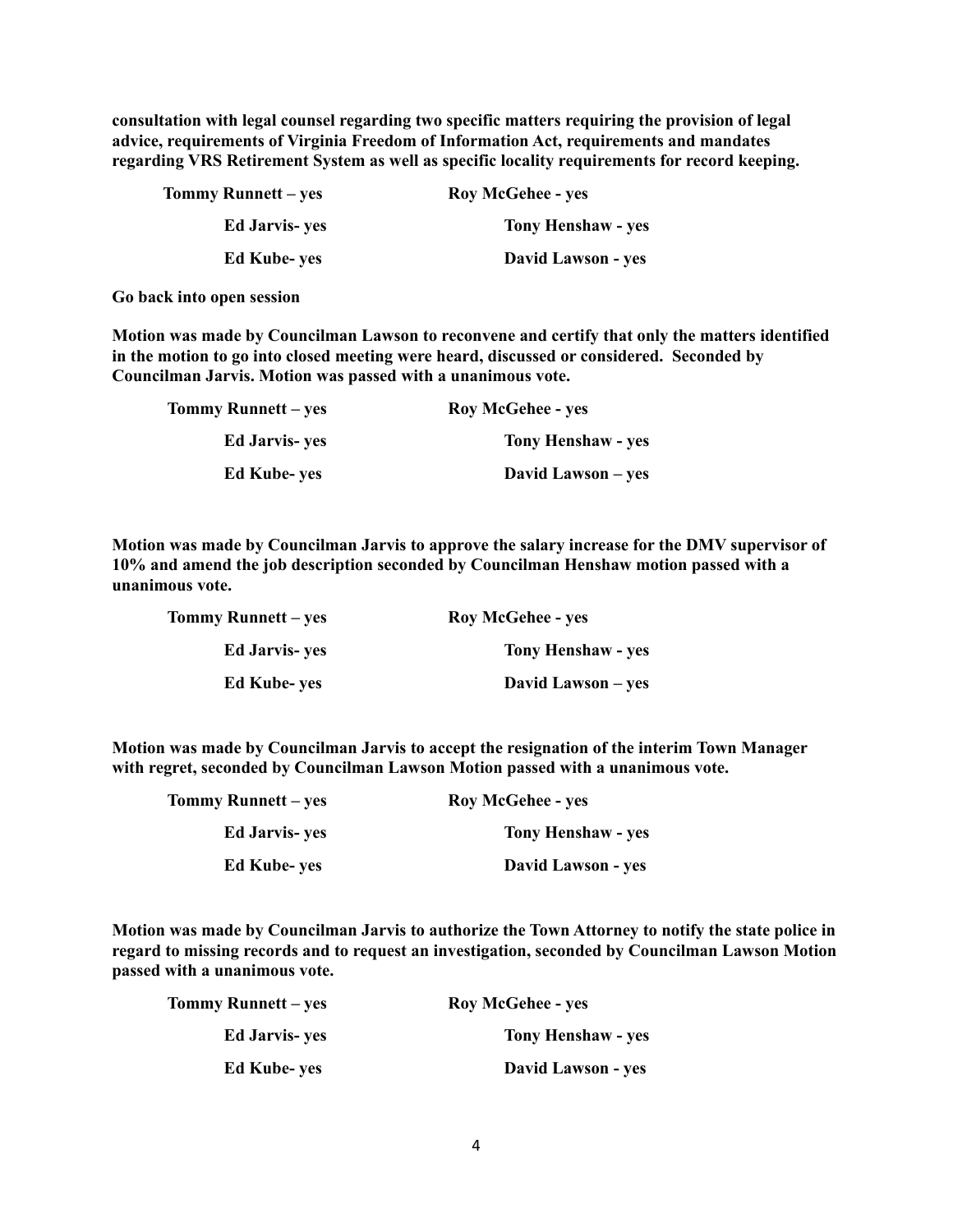**Motion was made by Councilman Jarvis to split the Clerk/Treasurer position in terms of functions given that with the interim Manager leaving and the financials as it is set up with signing checks, we need to do something to help the staff, seconded by Councilman Kube Motion passed (5-1-0).**

| Roy McGehee - no          | Tommy Runnett – yes   |
|---------------------------|-----------------------|
| <b>Tony Henshaw - yes</b> | <b>Ed Jarvis- yes</b> |
| David Lawson – yes        | <b>Ed Kube- ves</b>   |

Councilman Jarvis is concerned that there is yet another Town Manager that is leaving before their time and it continues to point in one direction and that individual is an elected official the best the Council can do is do a resolution and/ or sanction the Mayor. Vice Mayor Tommy Runnett read the resolution 2022.03 before the Council. Councilman Lawson commented that silence is consent, but he does not agree with the resolution. Councilman Kube commented that there has not been support shown to the Town Manager as it should have been. The resolution passed at the last meeting stated that the Town Manager had day to day authority to direct staff. He also expressed his regrets that the Town Manager is leaving. Councilman Henshaw commented there are consequences for your actions. Councilman Jarvis commented that he could care less about the resolution and that he would be happy to just make a motion that the Mayor should be sanctioned publicly. Councilman Jarvis withdrew his motion. Vice Mayor Tommy Runnett stated that we cannot condone nor accept this behavior from the Mayor.

**Motion was made by Vice Mayor Tommy Runnett to approve Resolution 2022-03 as amended, seconded by Councilman Tony Henshaw. Motion passed (5-0-1).** 

| Roy McGehee - abstain | Tommy Runnett – yes   |
|-----------------------|-----------------------|
| Tony Henshaw - yes    | <b>Ed Jarvis- yes</b> |
| David Lawson – yes    | <b>Ed Kube-yes</b>    |

**Motion was made by Councilman Lawson that the interim Town Manager act as the VRS administrator, seconded by Councilman Jarvis. Motion passed with all in favor.**

| <b>Roy McGehee - yes</b>  | Tommy Runnett – yes   |
|---------------------------|-----------------------|
| <b>Tony Henshaw - yes</b> | <b>Ed Jarvis- yes</b> |
| David Lawson – yes        | <b>Ed Kube-yes</b>    |

#### **Approval of March 2022Council Meeting Minutes**

**Motion was made by Councilman Lawson to approve the March 2022 Town Council Meeting Minutes. Seconded by Councilman Jarvis. Motion was passed with a unanimous vote.** 

| <b>Tommy Runnett</b> – yes | <b>Roy McGehee - yes</b>  |
|----------------------------|---------------------------|
| <b>Ed Jarvis- yes</b>      | <b>Tony Henshaw - yes</b> |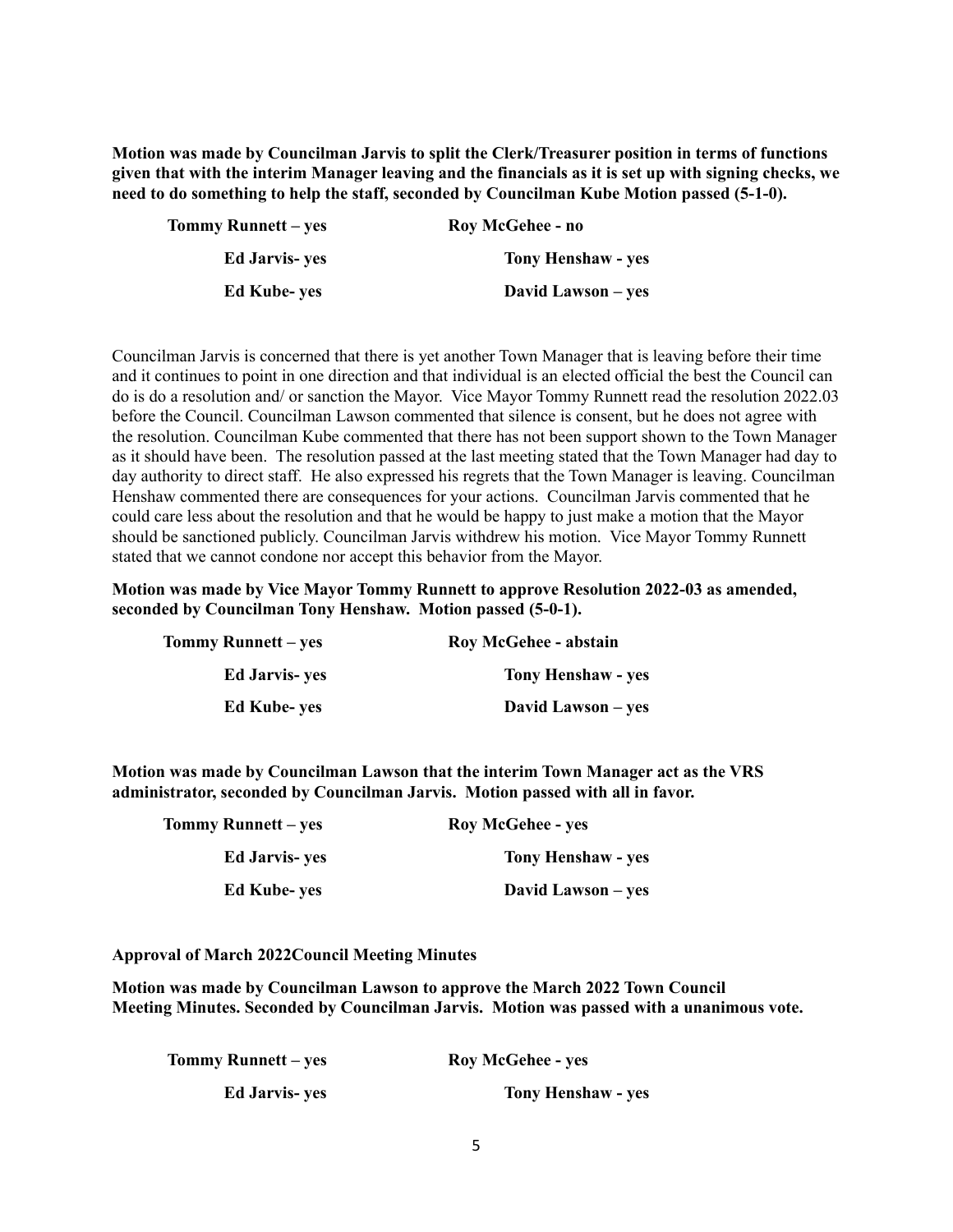**Ed Kube- yes David Lawson – yes**

**Approval of August 2021Council Meeting Minutes**

**Motion was made by Councilman Jarvis to approve the August, 2021 Town Council Meeting Minutes. Seconded by Councilman Lawson. Motion was passed with a unanimous vote.** 

| <b>Tommy Runnett</b> – yes | <b>Roy McGehee - yes</b>  |
|----------------------------|---------------------------|
| <b>Ed Jarvis- ves</b>      | <b>Tony Henshaw - yes</b> |
| <b>Ed Kube-yes</b>         | David Lawson – yes        |

**Approval of Bills to be Paid**

**Motion was made by Councilman Lawson to approve the April bills to be paid, 2022, seconded by Councilman Jarvis. Motion passed with a unanimous vote.**

| <b>Tony Henshaw - yes</b> | Tommy Runnett – yes   |
|---------------------------|-----------------------|
| David Lawson - yes        | <b>Ed Jarvis- ves</b> |
| <b>Roy McGehee - yes</b>  | <b>Ed Kube- ves</b>   |

#### **Town Manager and Staff Reports**

The following staff reports were presented to the Council:

- Interim Town Manager report presented by Mr. Reese Peck
- DMV Supervisor report presented by Ms. Shannon Hawkins

#### **Town Attorney Report**

The Town Attorney, Ms. Andrea Erard, had three questions. Does the Council want to authorize an advertisement for a public hearing to change the due date on a tax ordinance, authorize an ordinance on check signing and did they want to authorize advertisement on an ordinance to change the polling place?

**Motion was made by Councilman Lawson to accept June 15, as the tax delinquent date for 2021 Real Estate and Personal Property taxes as well as authorize a Public Hearing for next month, seconded by Councilman Jarvis. Motion was passed with a unanimous vote.** 

| Tommy Runnett – yes   | <b>Roy McGehee - yes</b>  |
|-----------------------|---------------------------|
| <b>Ed Jarvis- yes</b> | <b>Tony Henshaw - yes</b> |
| <b>Ed Kube-yes</b>    | David Lawson – yes        |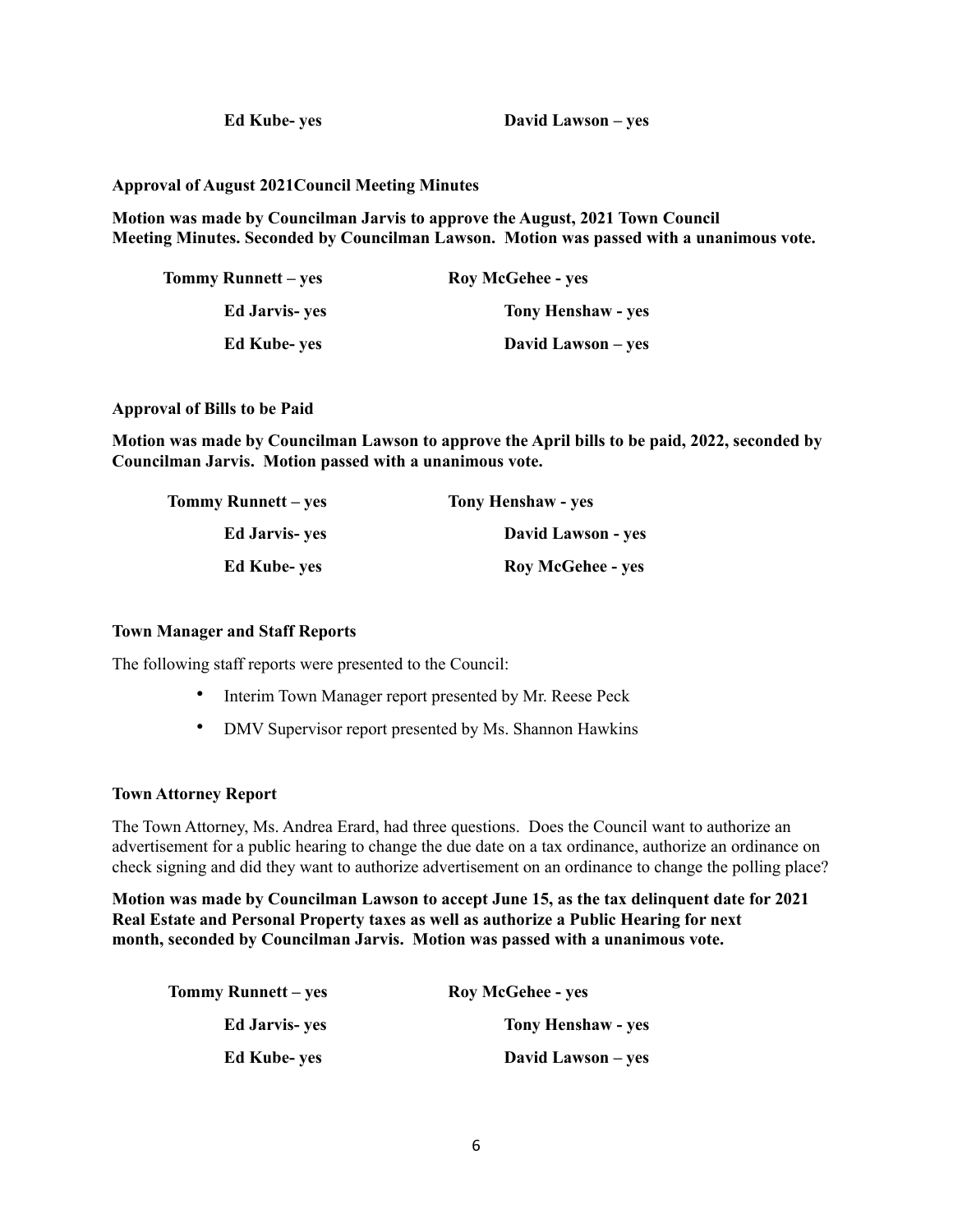**Motion was made by Councilman Kube to move the election polling place to Mineral Baptist Church, and have a public hearing seconded by Councilman Lawson. Motion passed with a unanimous vote.**

| Tommy Runnett – yes   | <b>Roy McGehee - yes</b>  |
|-----------------------|---------------------------|
| <b>Ed Jarvis- yes</b> | <b>Tony Henshaw - yes</b> |
| <b>Ed Kube-yes</b>    | David Lawson – yes        |

**Motion was made by Vice Mayor Runnett to approve Shannon Hawkins to sign checks, seconded by Councilman Jarvis motion passed with a unanimous vote.**

| Tommy Runnett – yes   | <b>Roy McGehee - yes</b>  |
|-----------------------|---------------------------|
| <b>Ed Jarvis- ves</b> | <b>Tony Henshaw - yes</b> |
| <b>Ed Kube-yes</b>    | David Lawson – yes        |

#### **Standing Committee Reports**

Auditor Committee Report presented by Councilman Kube. No report

Beautification/Anti-Litter Committee was presented by Councilman Kube. There will be a beautification festival the last weekend of April.

Building Committee report was presented by Councilman Jarvis the Mineral Historic Foundation will make a presentation next month regarding the use of the old Town Office.

Budget and Finance Committee: no report

Cemetery Committee report presented by Councilman Runnett. Cemetery looks well maintained

Communication Committee report presented by Councilman Kube no report

Economic Development Committee presented by Councilman Lawson no report

Personnel Committee: no report

Planning Commission no report

Police and Legal Matters Committee report presented by Councilman Runnett. No report

Streets Committee report presented by Councilman Runnett. No report

Water and Sewer Committee presented by Councilman Runnett Usage has been reduced on Louisa County water and sewer.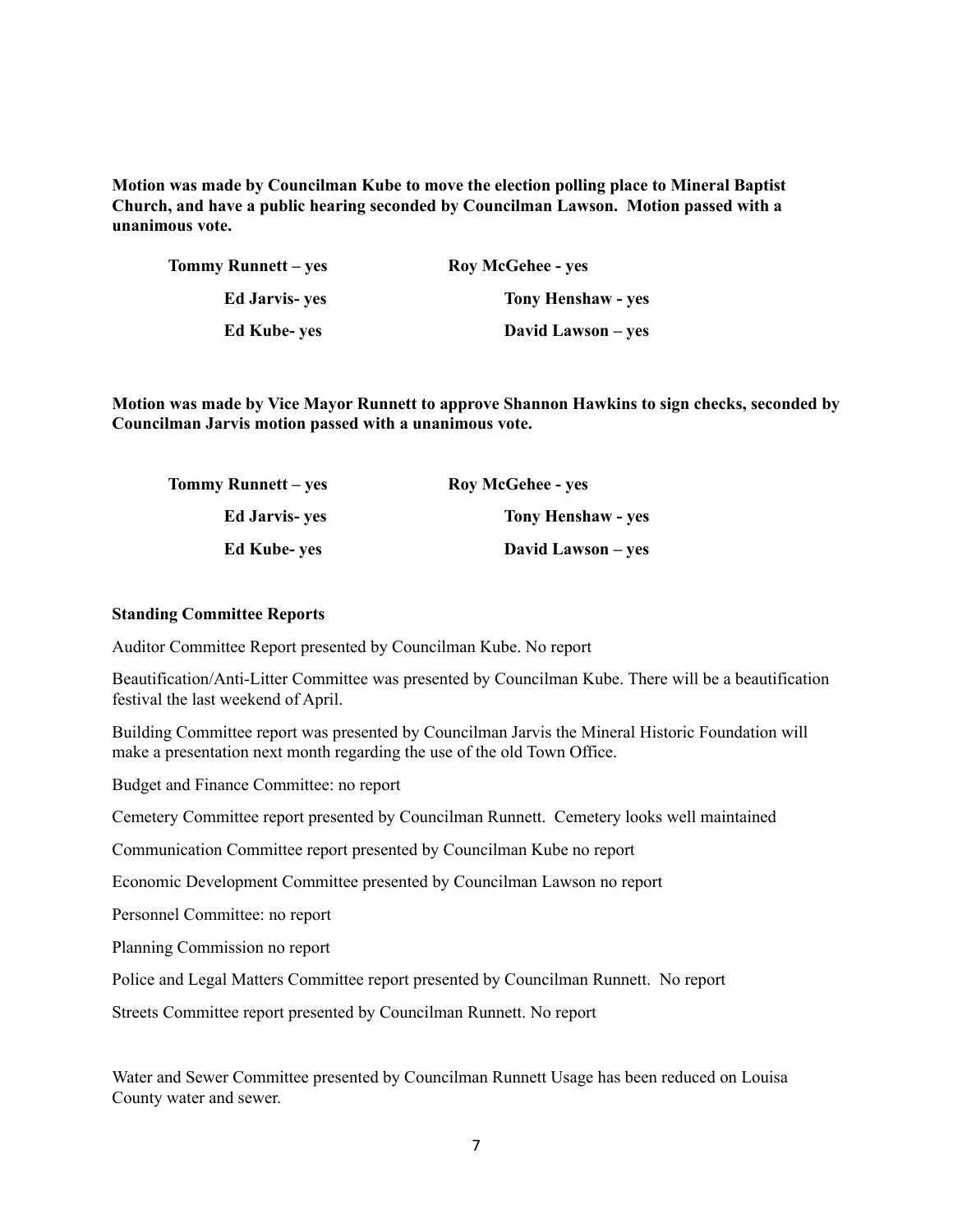## **New Business**

Sal Luciano gave a presentation of how he wants to develop block 150, lots 1-3, 5-13,16-20 & Block 151 lots 1-8, 10-12,14-16. He plans on building 5 or 6 houses.

### **Past Due Utility Bills**

Reese Peck reported that there is a sizable amount of past due utility bills in the amount of \$25,800 which was reduced to \$20,000 with the COVID CARE monies. It was discussed that as of June 1, 2022, the Town would go back to its old policy of shutting off water to customers if they did not pay their past due bills or at least make payment arrangements with the Town.

#### **State & Local Fiscal Recovery Funds Budget**

**Motion was made by Councilman Lawson to adopt RESOLUTION 2022-04 "ADOPTION OF BUDGET- Coronavirus State & Local Fiscal Recovery Funds", seconded by Councilman McGehee. Motion passed with a unanimous vote.**

| Tommy Runnett – yes   | <b>Roy McGehee - yes</b>  |
|-----------------------|---------------------------|
| <b>Ed Jarvis- yes</b> | <b>Tony Henshaw - yes</b> |
| <b>Ed Kube-yes</b>    | David Lawson – yes        |

**Motion was made by Councilman McGehee to adjourn the meeting. Seconded by Councilman Henshaw. Motion was passed with a unanimous vote.** 

| <b>Roy McGehee - yes</b>  | <b>Tommy Runnett</b> – yes |
|---------------------------|----------------------------|
| <b>Tony Henshaw - yes</b> | <b>Ed Jarvis- yes</b>      |
| David Lawson – yes        | <b>Ed Kube-yes</b>         |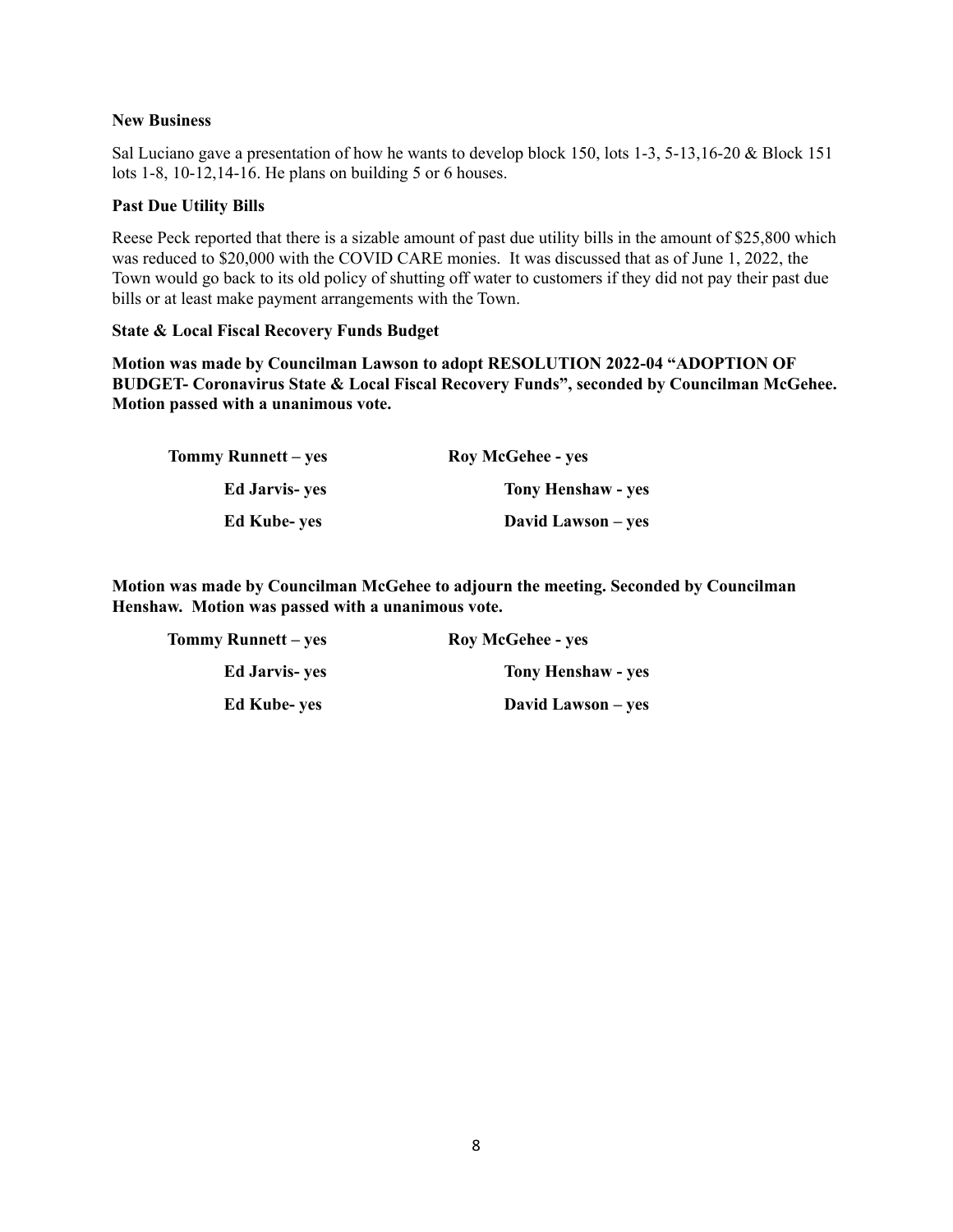#### **ORDINANCE NO. 2022-01**

## **AN ORDINANCE PROVIDING FOR THE ELECTION OF THE MAYOR AND TOWN COUNCIL MEMBERS AT THE NOVEMBER GENERAL ELECTION DATE OF EVEN-NUMBERED YEARS WITH THE FIRST SUCH ELECTION OCCURING IN 2022.**

WHEREAS members of the Mineral Town Council are elected in May in even numbered years for four-year terms and take office on July 1; and

WHEREAS Virginia Code section 24.2-222.1, 1950, as amended, provides that, notwithstanding any contrary provisions of a town charter, the council of a town may provide by ordinance that the council shall be elected at the November general election date of any cycle as designated in the ordinance, for terms to commence January 1; and

WHEREAS the 2021 General Assembly passed Senate Bill 1157 shifting all municipal elections for towns from May to November, beginning with elections held after January 1, 2022; and

WHEREAS the Mineral Town Council, after public hearing and considering the interests of the voters of the Town of Mineral, has concluded that it is in the public interest to shift municipal elections to odd numbered years pursuant to the grant of authority contained Va. Code section 24.2- 222.1, 1950, as amended.

NOW THEREFORE BE IT ORDAINED THAT the Mineral Town Code, Chapter 182, "Elections," be amended by adding § 182-2, "November Elections" to read as follows:

## **"Sec 182-2 November Elections**

The Mayor and six members of Town Council shall be elected for four year terms at the November general election date beginning in November 2022 for terms to commence January 1, 2023."

This Ordinance shall take effect upon adoption.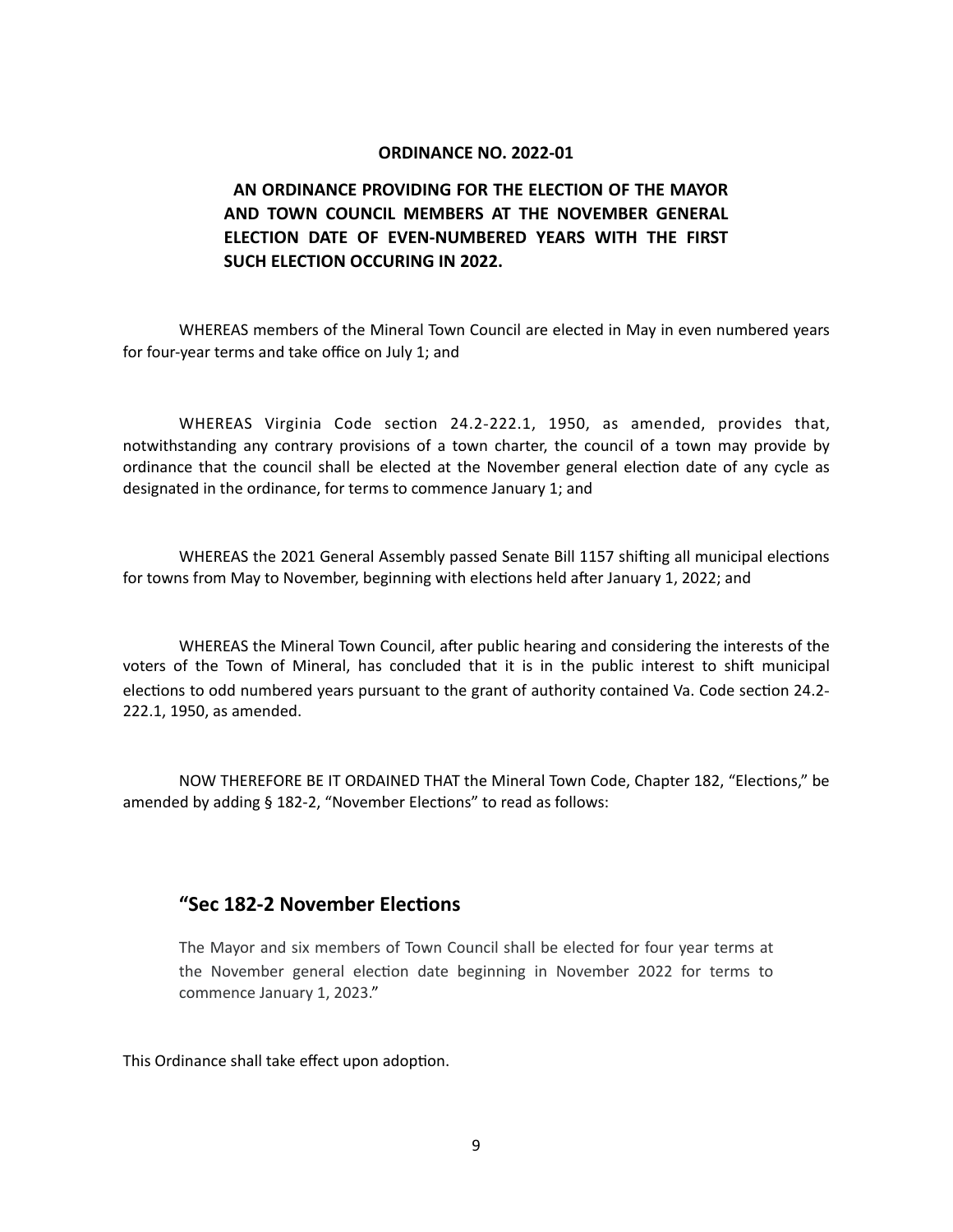## **ORDINANCE NO. 2022-02**

**ORDINANCE NO. 2022-02 ADDS TO THE MINERAL TOWN CODE, PART 1: "ADMINISTRATIVE LEGISLATION, CHAPTER 106, "PLANNING COMMISSION," SEC. 106-1, "PLANNING COMMISSION" WHICH CONTAINS GENERAL REQUIREMENTS FOR OPERATION OF THE MINERAL PLANNING COMMISSION AND REDUCES THE NUMBER OF MEMBERS OF THE PLANNING COMMISSION FROM SEVEN TO FIVE.**

**Part 1: Administrative Legislation Chapter 106.**

## **Planning Commission.Sec. 106-1. Planning**

## **Commission**

A town planning commission is hereby created. Such commission shall consist of five memberswith staggered terms, qualified by knowledge and experience to make decisions on questions of community growth and development. All members shall be residents of the town and at least half the members shall be owners of real property. One member may be the mayor, a member ofthe town council or the Town Planner and he/she shall be an ex-officio member of the planning commission.

The remaining members hereinafter referred to as appointed members, shall be appointed by thetown council. The terms of the mayor or council member and of the town planner who is appointed as a member of such commission shall in all cases correspond with their terms of office. All other members shall be appointed for terms of four years.

Any vacancy in membership shall be filled by appointment of the council for the unexpired term. Members may be removed for malfeasance in office. A member of the planning commission may be removed from office by the town council in the event that the commission member is absent from any three consecutive meetings of the commission or is absent from anyfour meetings of the commission within any 12-month period. In either such event, a successor shall be appointed by the town council for the unexpired portion of the term of the member whohas been removed.

All members of the town planning commission shall serve without compensation.

The local planning commission shall elect a Chairman and a Secretary and fix the time for holding regular meetings. The planning commission shall schedule additional meetings asneeded in accordance with state law.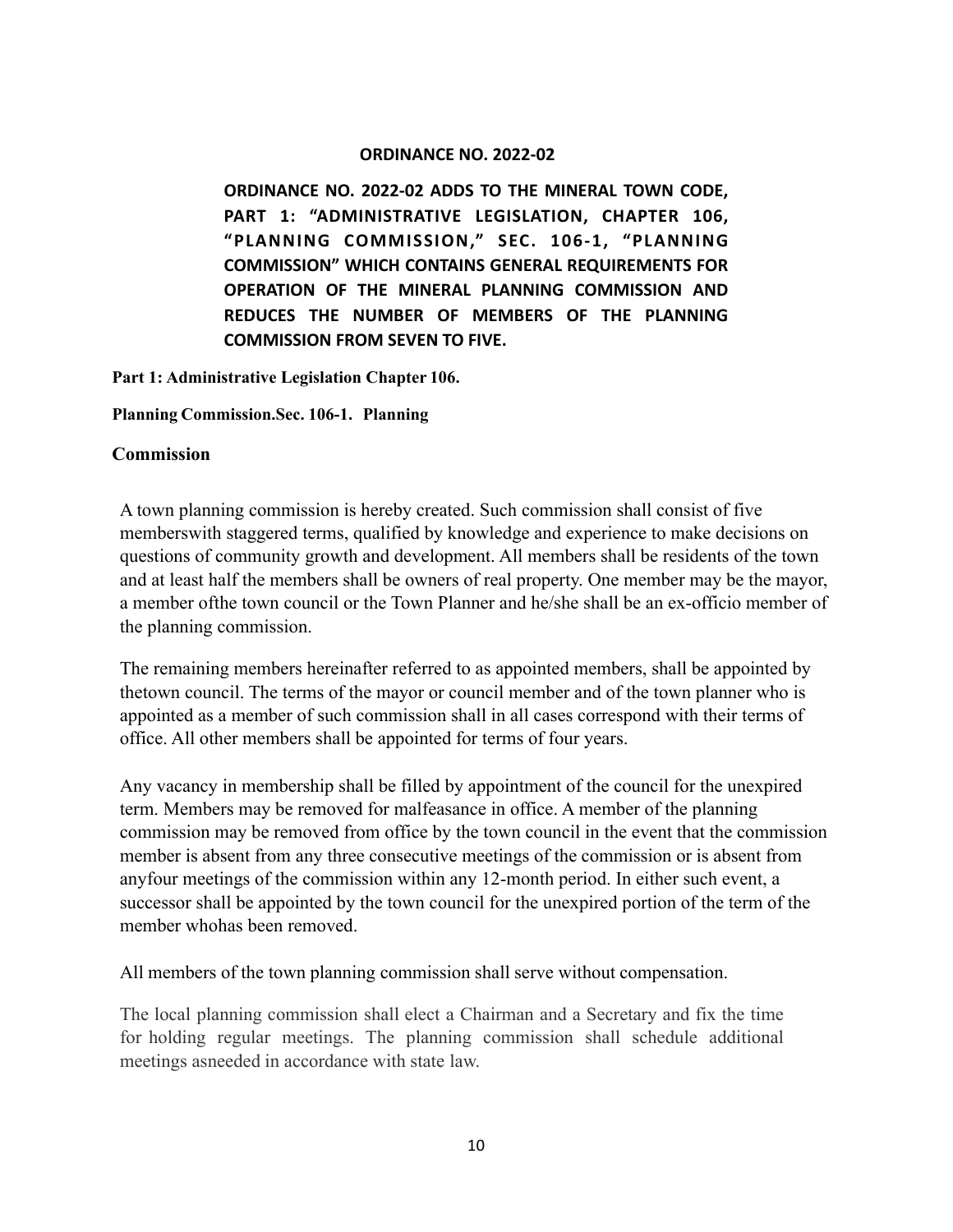#### April 11, 2022, Resolution 2022-03

WHEREAS the Mineral Town Council approved a Resolution on March 14, 2022 stating that the Interim Town Manager shall be vested with the sole authority to direct staff on a day-to-day basis; and that neither the Mayor nor any member of the Town Council shall direct any member of Town staff to take any action unless requested by the Interim Town Manager; and

WHEREAS the purpose of the Resolution dated March 14, 2022 was to allow the Interim Town Manager to accomplish tasks and projects that are critical to the operation of the Town of Mineral; and

WHEREAS during the time in 2021 and 2022 that the Mayor served as the Town Manager due to the resignation of the prior Town Manager, there were significant matters relating to the Town of Mineral that were either not tended to, or were tended to incorrectly; and

WHEREAS the Town of Mineral must take swift action to ensure that all legally required actions are taken in a timely manner; and

WHEREAS because the Mayor has continued to interfere with the day-to-day operations of the Town of Mineral and has failed to adhere to the March 14, 2022 Resolution by continuing to direct staff; and

WHEREAS the Mayor has also disparaged the Interim Town Manager to staff by referring to him as a "jack ass;" and

WHEREAS the Interim Town Manager has now tendered his resignation effective May 11, 2022; and

WHEREAS the Mayor has obstructed and had conflicts with at least the past two Town Manager's such that they resigned; and

WHEREAS the Interim Town Manager's resignation is directly attributable to the interference and disparagement by the Mayor.

11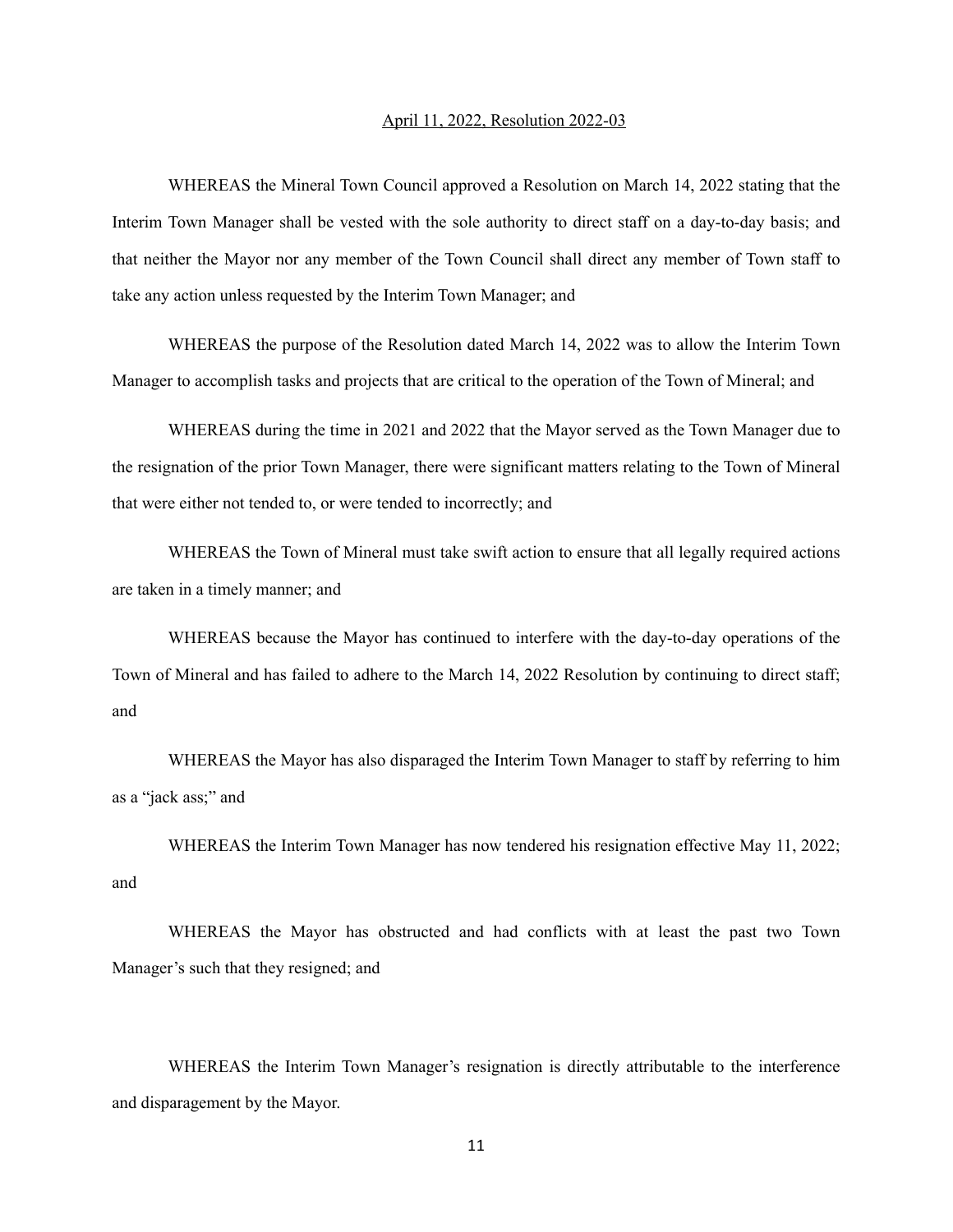NOW THEREFORE BE RESOLVED that the Mayor is hereby censured as a result of her failure to abide by the March 14, 2022 Resolution, her interference with the day-to-day operations of the Town and her insulting and inappropriate comments about the Interim Town Manager; and

BE IT FINALLY RESOLVED that the Mayor is hereby directed by the Mineral Town Council to:

- 1. Cooperate fully with the Interim Town Manager in terms of sharing information, login information and passwords; and
- 2. Treat the Interim Town Manager and all Town staff with respect and courtesy; and

*\_\_\_\_\_\_\_\_\_\_\_\_\_\_\_\_\_\_\_\_\_\_\_\_\_\_\_ \_\_\_\_\_\_\_\_\_\_\_\_\_\_\_\_*

3. Refrain from any and all actions that have the potential to be detrimental to the Town of Mineral.

*Town Clerk Date*